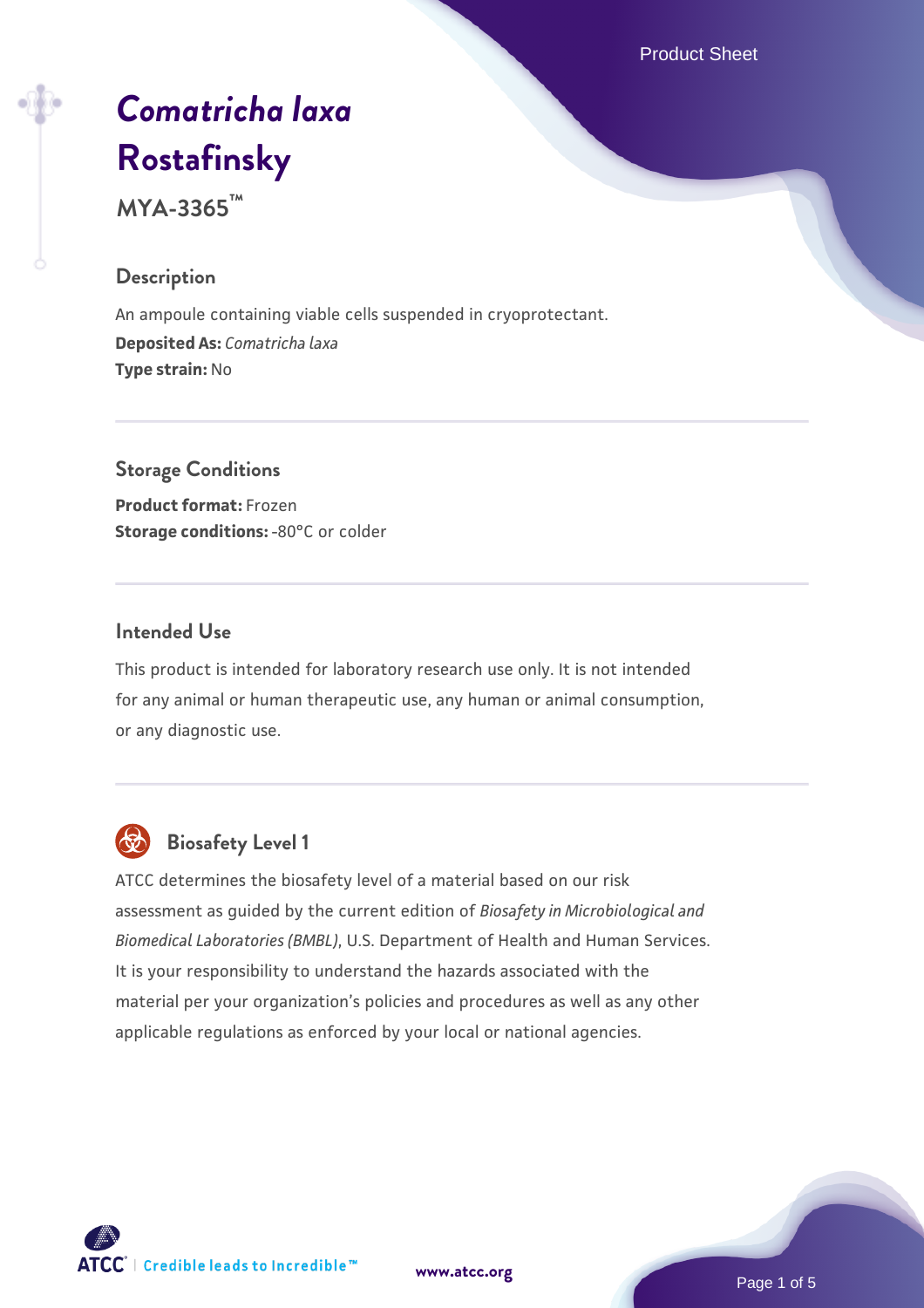#### **[Comatricha laxa](https://www.atcc.org/products/mya-3365) [Rostafinsky](https://www.atcc.org/products/mya-3365) Product Sheet** Product Sheet **MYA-3365**

ATCC highly recommends that appropriate personal protective equipment is always used when handling vials. For cultures that require storage in liquid nitrogen, it is important to note that some vials may leak when submersed in liquid nitrogen and will slowly fill with liquid nitrogen. Upon thawing, the conversion of the liquid nitrogen back to its gas phase may result in the vial exploding or blowing off its cap with dangerous force creating flying debris. Unless necessary, ATCC recommends that these cultures be stored in the vapor phase of liquid nitrogen rather than submersed in liquid nitrogen.

# **Certificate of Analysis**

For batch-specific test results, refer to the applicable certificate of analysis that can be found at www.atcc.org.

# **Growth Conditions**

**Medium:**  [ATCC Medium 2219: Corn meal agar, half-strength](https://www.atcc.org/-/media/product-assets/documents/microbial-media-formulations/2/2/1/9/atcc-medium-2219.pdf?rev=56941740a8e44ef5b0ad065230bb5acc) **Temperature:** 20°C

#### **Handling Procedures**

**Frozen ampoules** packed in dry ice should either be thawed immediately or stored in liquid nitrogen. If liquid nitrogen storage facilities are not available, frozen ampoules may be stored at or below -70°C for approximately one week. **Do not under any circumstance store frozen ampoules at refrigerator freezer temperatures (generally -20°C)**. Storage of frozen material at this temperature will result in the death of the culture.



**[www.atcc.org](http://www.atcc.org)**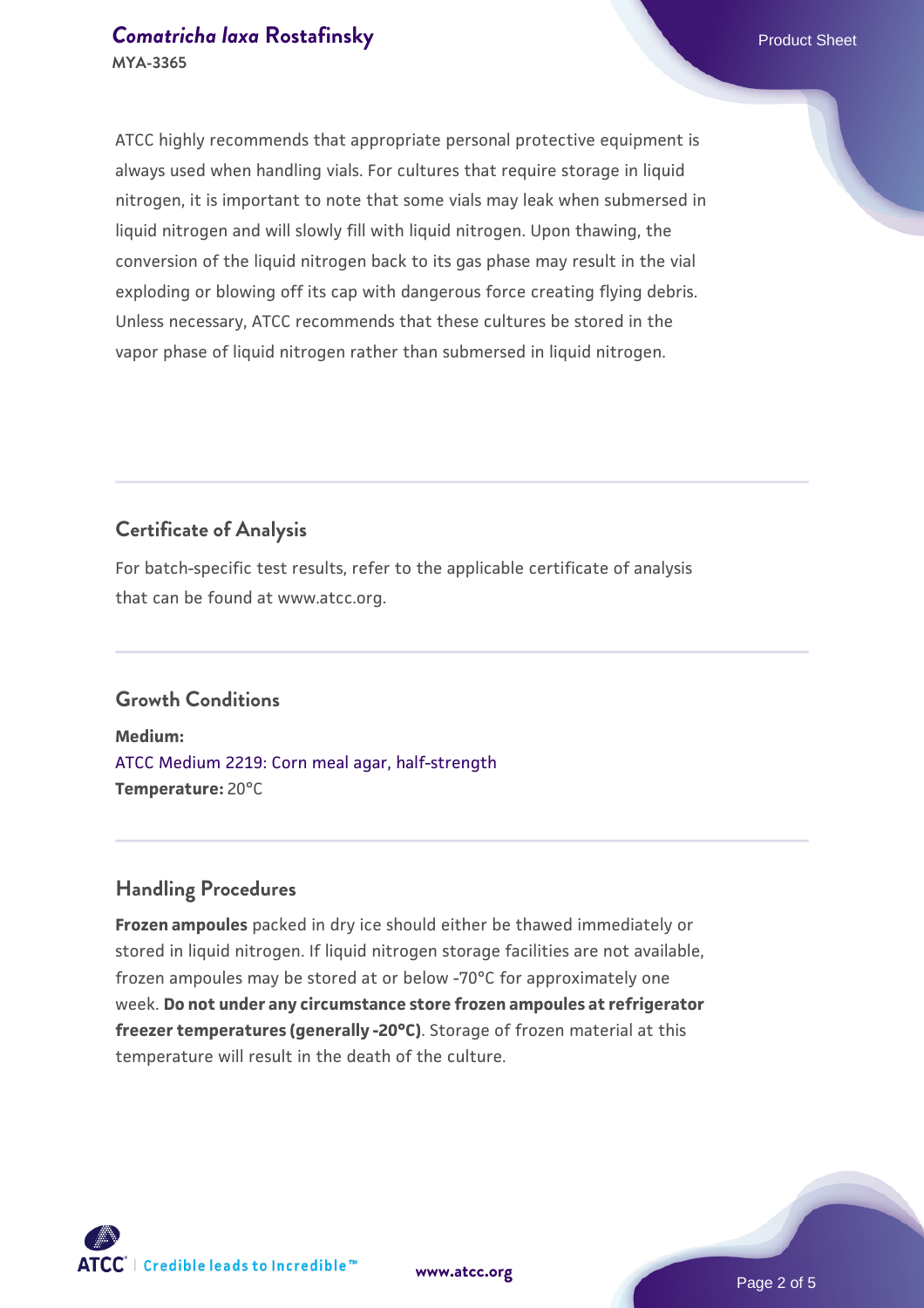#### **[Comatricha laxa](https://www.atcc.org/products/mya-3365) [Rostafinsky](https://www.atcc.org/products/mya-3365) Product Sheet** Product Sheet

**MYA-3365**

- 1. To thaw a frozen ampoule, place in a **25°C to 30°C** water bath, until just thawed **(approximately 5 minutes)**. Immerse the ampoule just sufficient to cover the frozen material. Do not agitate the ampoule.
- 2. Immediately after thawing, wipe down ampoule with 70% ethanol and aseptically transfer at least 50 µL (or 2-3 agar cubes) of the content onto a plate or broth with medium recommended.
- 3. Incubate the inoculum/strain at the temperature and conditions recommended.
- 4. Inspect for growth of the inoculum/strain regularly for up to 4 weeks. The time necessary for significant growth will vary from strain to strain.

# **Material Citation**

If use of this material results in a scientific publication, please cite the material in the following manner: *Comatricha laxa* Rostafinsky (ATCC MYA-3365)

# **References**

References and other information relating to this material are available at www.atcc.org.

#### **Warranty**

The product is provided 'AS IS' and the viability of ATCC<sup>®</sup> products is warranted for 30 days from the date of shipment, provided that the customer has stored and handled the product according to the information included on the product information sheet, website, and Certificate of Analysis. For living cultures, ATCC lists the media formulation and reagents that have been found to be effective for the product. While other unspecified media and reagents may also produce satisfactory results, a change in the ATCC and/or depositor-recommended protocols may affect the

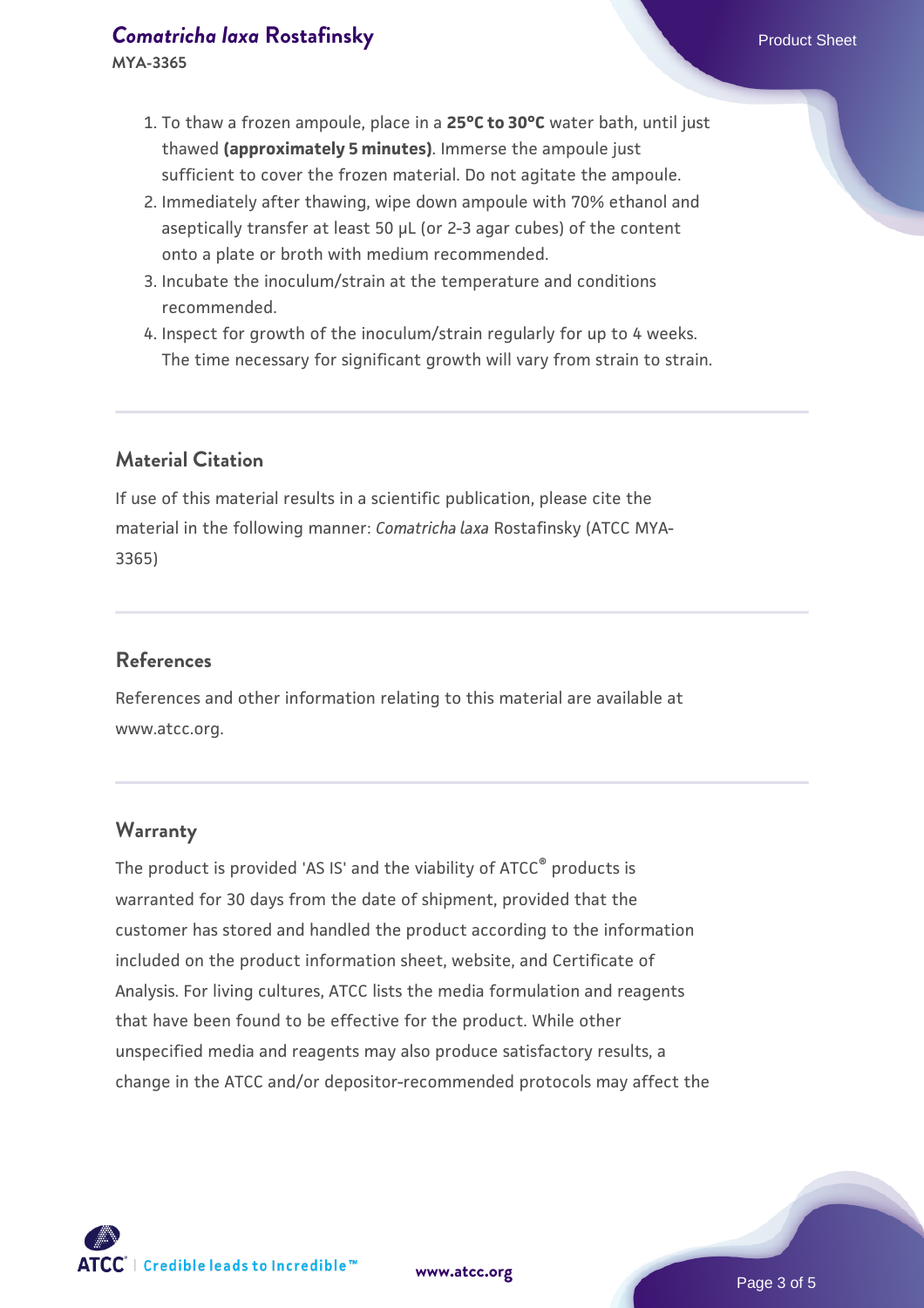recovery, growth, and/or function of the product. If an alternative medium formulation or reagent is used, the ATCC warranty for viability is no longer valid. Except as expressly set forth herein, no other warranties of any kind are provided, express or implied, including, but not limited to, any implied warranties of merchantability, fitness for a particular purpose, manufacture according to cGMP standards, typicality, safety, accuracy, and/or noninfringement.

#### **Disclaimers**

This product is intended for laboratory research use only. It is not intended for any animal or human therapeutic use, any human or animal consumption, or any diagnostic use. Any proposed commercial use is prohibited without a license from ATCC.

While ATCC uses reasonable efforts to include accurate and up-to-date information on this product sheet, ATCC makes no warranties or representations as to its accuracy. Citations from scientific literature and patents are provided for informational purposes only. ATCC does not warrant that such information has been confirmed to be accurate or complete and the customer bears the sole responsibility of confirming the accuracy and completeness of any such information.

This product is sent on the condition that the customer is responsible for and assumes all risk and responsibility in connection with the receipt, handling, storage, disposal, and use of the ATCC product including without limitation taking all appropriate safety and handling precautions to minimize health or environmental risk. As a condition of receiving the material, the customer agrees that any activity undertaken with the ATCC product and any progeny or modifications will be conducted in compliance with all applicable laws, regulations, and guidelines. This product is provided 'AS IS' with no representations or warranties whatsoever except as expressly set forth herein and in no event shall ATCC, its parents, subsidiaries, directors, officers, agents, employees, assigns, successors, and affiliates be liable for indirect, special, incidental, or consequential damages of any kind in connection with